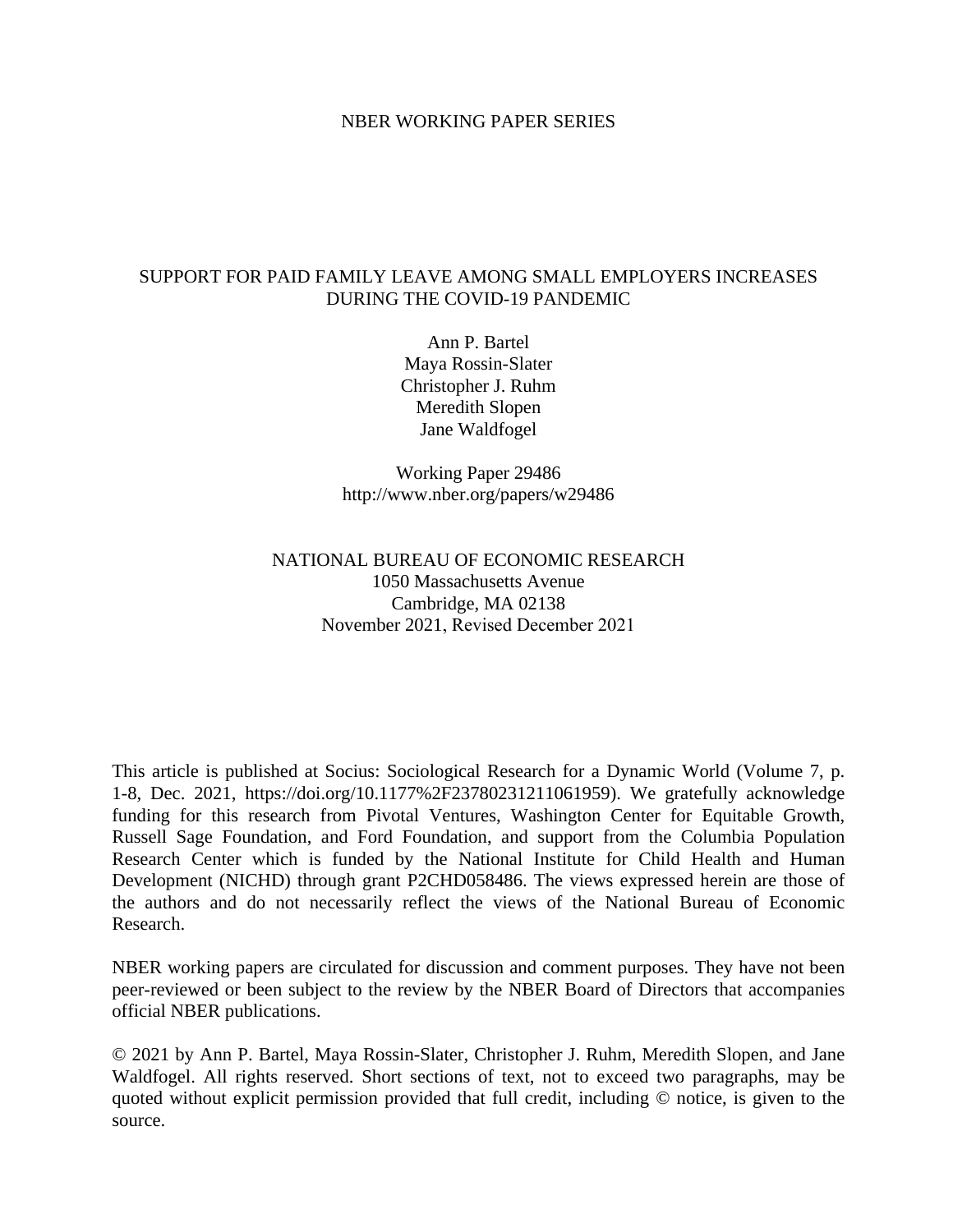Support for Paid Family Leave among Small Employers Increases during the COVID-19 Pandemic Ann P. Bartel, Maya Rossin-Slater, Christopher J. Ruhm, Meredith Slopen, and Jane Waldfogel NBER Working Paper No. 29486 November 2021, Revised December 2021 JEL No. H50,I18,I38,J38

## **ABSTRACT**

The United States is one of the few countries that does not guarantee paid family leave (PFL) to workers. Proposals for PFL legislation are often met with opposition from employer organizations, who fear disruptions to business, especially among small employers. But there has been limited data on employers' views. We surveyed firms with 10-99 employees in New York and New Jersey on their attitudes towards PFL programs before and during the COVID-19 pandemic. We found high support for state PFL programs in 2019 that rose substantially over the course of the pandemic: by the fall of 2020, almost 70% of firms were supportive. Increases in support were larger among firms that had an employee use PFL, suggesting that experience with PFL led to employers becoming more supportive. Thus, concerns about negative impacts on small employers should not impede efforts to expand PFL at the state or federal levels.

Ann P. Bartel Graduate School of Business Columbia University 3022 Broadway, 623 Uris Hall New York, NY 10027 and NBER apb2@columbia.edu

Maya Rossin-Slater Department of Health Policy Stanford University School of Medicine 615 Crothers Way Encina Commons, MC 6019 Stanford, CA 94305-6006 and NBER mrossin@stanford.edu

Christopher J. Ruhm Frank Batten School of Leadership and Public Policy University of Virginia 235 McCormick Rd. P.O. Box 400893 Charlottesville, VA 22904-4893 and NBER ruhm@virginia.edu

Meredith Slopen Columbia University School of Social Work 1255 Amsterdam Ave New York, NY 10027 mes2004@columbia.edu

Jane Waldfogel Columbia University School of Social Work 1255 Amsterdam Avenue New York, NY 10027 jw205@columbia.edu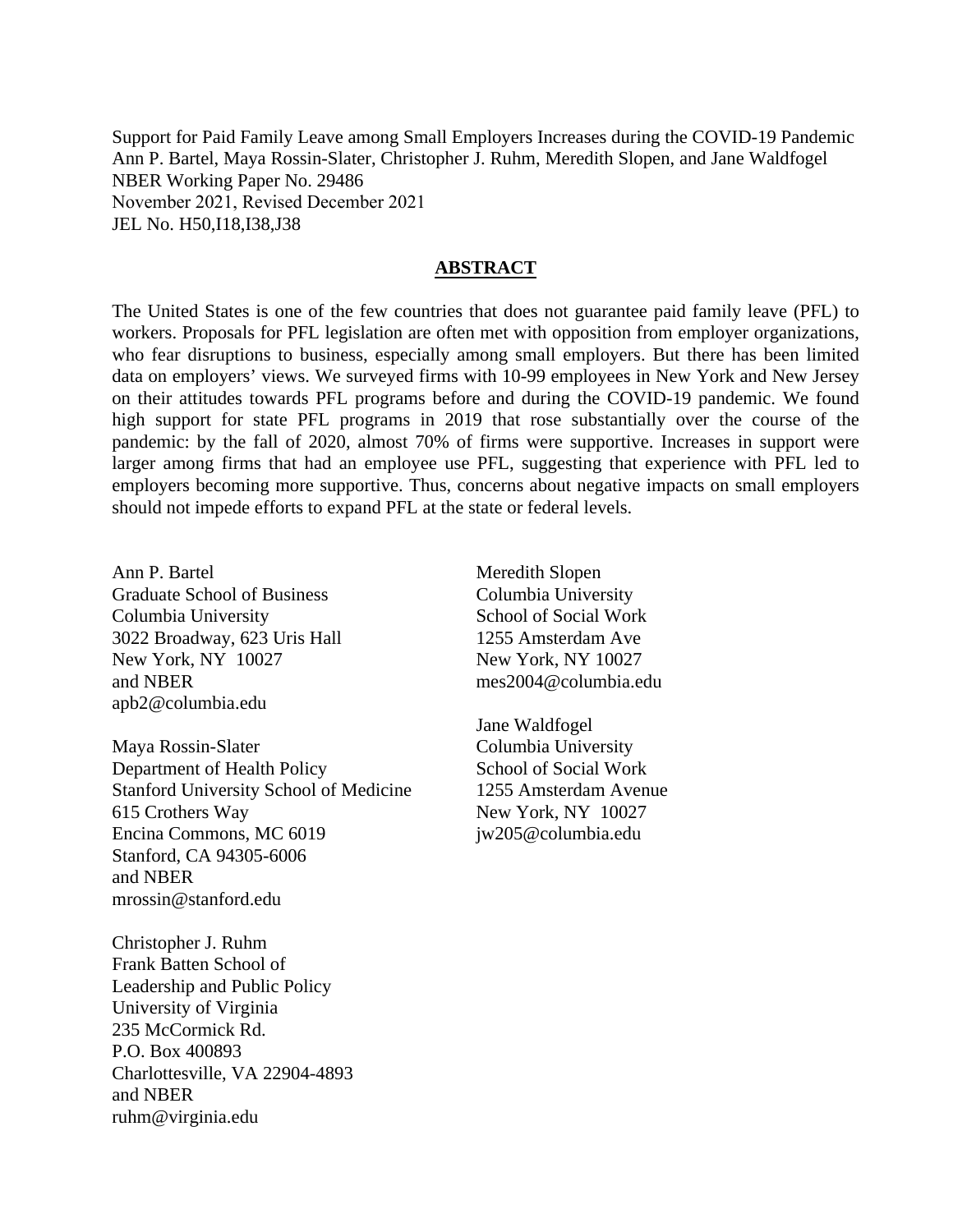# **Support for Paid Family Leave among Small Employers Increases during the COVID-19 Pandemic[\\*](#page-2-0)**

Ann Bartel, Maya Rossin-Slater, Christopher Ruhm, Meredith Slopen, Jane Waldfogel[\\*\\*](#page-2-1)

December 2021

## **Abstract**

The United States is one of the few countries that does not guarantee paid family leave (PFL) to workers. Proposals for PFL legislation are often met with opposition from employer organizations, who fear disruptions to business, especially among small employers. But there has been limited data on employers' views. We surveyed firms with 10-99 employees in New York and New Jersey on their attitudes towards PFL programs before and during the COVID-19 pandemic. We found high support for state PFL programs in 2019 that rose substantially over the course of the pandemic: by the fall of 2020, almost 70% of firms were supportive. Increases in support were larger among firms that had an employee use PFL, suggesting that experience with PFL led to employers becoming more supportive. Thus, concerns about negative impacts on small employers should not impede efforts to expand PFL at the state or federal levels.

**Keywords:** paid family leave; COVID-19; small business; employer attitudes; employer surveys

## **Introduction**

 $\overline{a}$ 

The United States stands out from peer countries in not mandating rights to paid family leave (PFL) when employees need to be absent from work to care for a new child or a seriously ill family member, although the federal Family and Medical Leave Act (FMLA) does provide 12 weeks of unpaid leave to some workers employed at firms with 50 or

<span id="page-2-0"></span><sup>\*</sup> This article is published at *Socius: Sociological Research for a Dynamic World* (Volume 7, p. 1- 8, Dec. 2021, https://doi.org/10.1177%2F23780231211061959)*.* We gratefully acknowledge funding for this research from Pivotal Ventures, Washington Center for Equitable Growth, Russell Sage Foundation, and Ford Foundation, and support from the Columbia Population Research Center which is funded by the National Institute for Child Health and Human Development (NICHD) through grant P2CHD058486.

<span id="page-2-1"></span><sup>\*\*</sup> Bartel: Columbia Business School and NBER; e-mail: apb2@gsb.columbia.edu; Rossin-Slater: Stanford University School of Medicine; NBER; IZA; e-mail: mrossin@stanford.edu; Ruhm: University of Virginia; NBER; IZA; e-mail: ruhm@virginia.edu; Slopen: Columbia University School of Social Work; e-mail: mes2004@columbia.edu; Waldfogel: Columbia University School of Social Work; London School of Economics; IZA; e-mail: jw205@columbia.edu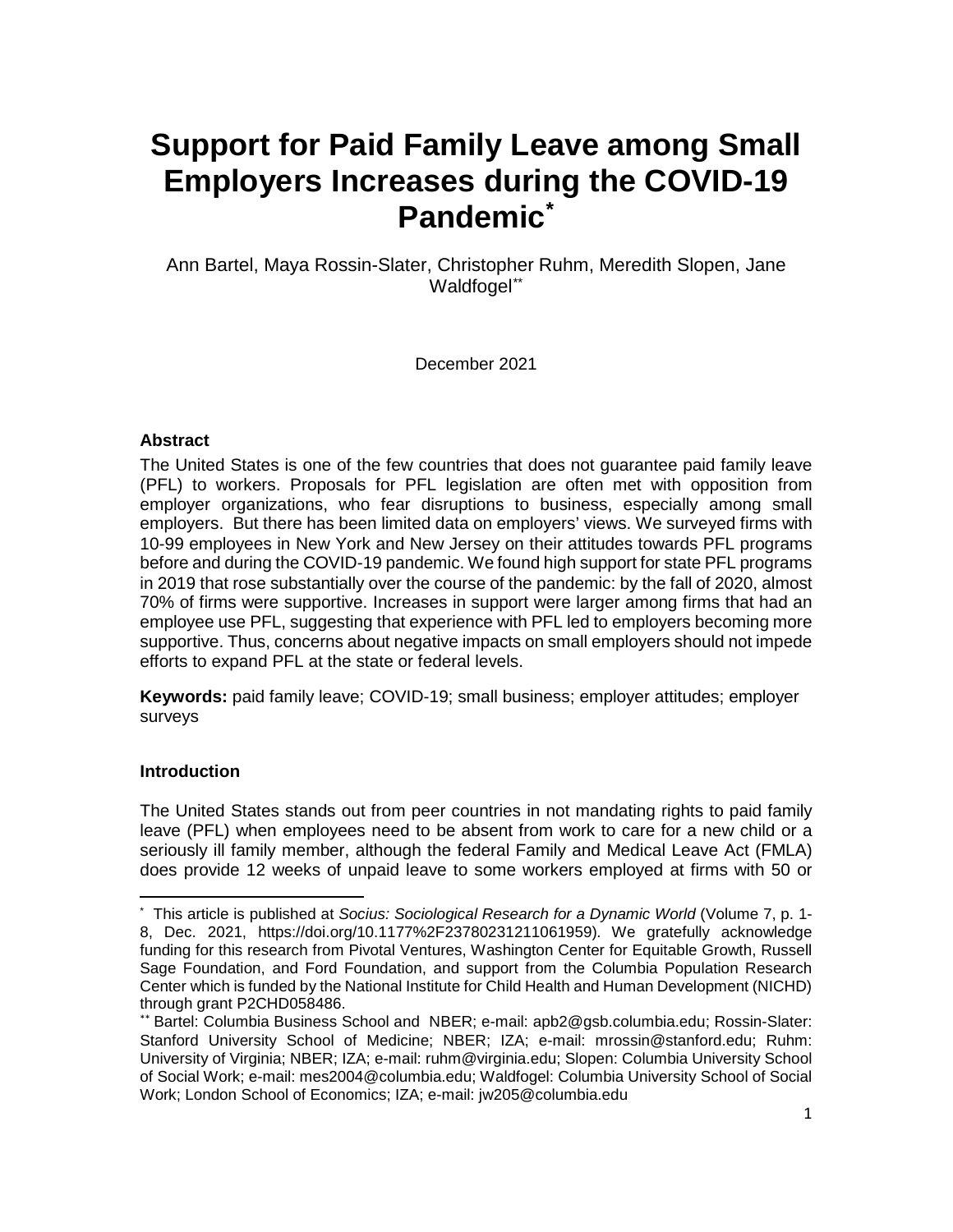more employees. In the absence of a federal program, ten states have enacted their own PFL programs, beginning with California whose law took effect in 2004 (National Partnership for Women and Families 2020).

The COVID-19 pandemic amplified the need that workers have for paid and job-protected leave to care for family members (in addition to paid sick leave for their own illness). During the pandemic, PFL was introduced temporarily at the federal level through the Families First Coronavirus Response Act (FFCRA), and state PFL laws programs were amended to cover COVID-19-related absences. A new federal PFL program has been proposed as part of the Build Back Better bill. [1](#page-3-0)

Polling data indicate that 84% of American voters strongly support PFL (National Partnership for Women and Families 2018). However, employer organizations have often opposed these policies fearing possible disruptions and costs to business, particularly for smaller employers (National Federation of Independent Business (NFIB) 2016). Surveys of individual employers, while rare, provide little evidence justifying these concerns. An important early study indicated that California's PFL program had positive or neutral effects on employee productivity, morale, and costs (Appelbaum and Milkman 2011). A more recent investigation suggests that New York's program improved small employers' ease in handling long employee absences (Bartel et al. 2021). However, very little is known about the attitudes of employers – especially small employers – with respect to PFL. In their foundational work *Leaves that Pay*, Appelbaum and Milkman found that firms reported little negative impact following the adoption of California's paid leave policy, but did not report on the level of support for the policy held by the firms more generally. Other researchers have reported positive employer attitudes in a small sample of firms from RI (Bartel et al., 2016).

The COVID-19 pandemic amplified the need for and use of paid leave (Boyens, 2020), increasing attention to paid leave policies nationally. It is possible that this heightened awareness changed attitudes towards PFL among employers. However, although small employers are critical stakeholders, little is known about how small employers view PFL policies and whether their attitudes toward such policies changed during the pandemic. Thus, we estimate a model to determine whether employer attitudes changed from fall 2019 to fall 2020.

If employers did become more supportive of PFL during the pandemic, it is important to determine to what extent that change is constant or varies by the size of their workforce. Our sample includes very small firms with 10-49 employees as well as somewhat larger firms with 50-99 employees. We estimate separate models for these two firms size subgroups to see whether attitudes and the change in attitudes is similar or different across them.

Finally, if employers did become more supportive of PFL during the pandemic, it is important to know whether this increase in support extends to firms that had employees use paid leave or whether this support is confined to firms that did not have experience with PFL use. Thus, we analyze whether the change in attitudes of employers toward paid leave policies differs by whether the firm had any employees who took paid leave either

l

<span id="page-3-0"></span><sup>&</sup>lt;sup>1</sup> Build Back Better legislation: [https://www.congress.gov/bill/117th-congress/house-bill/5376.](https://www.congress.gov/bill/117th-congress/house-bill/5376)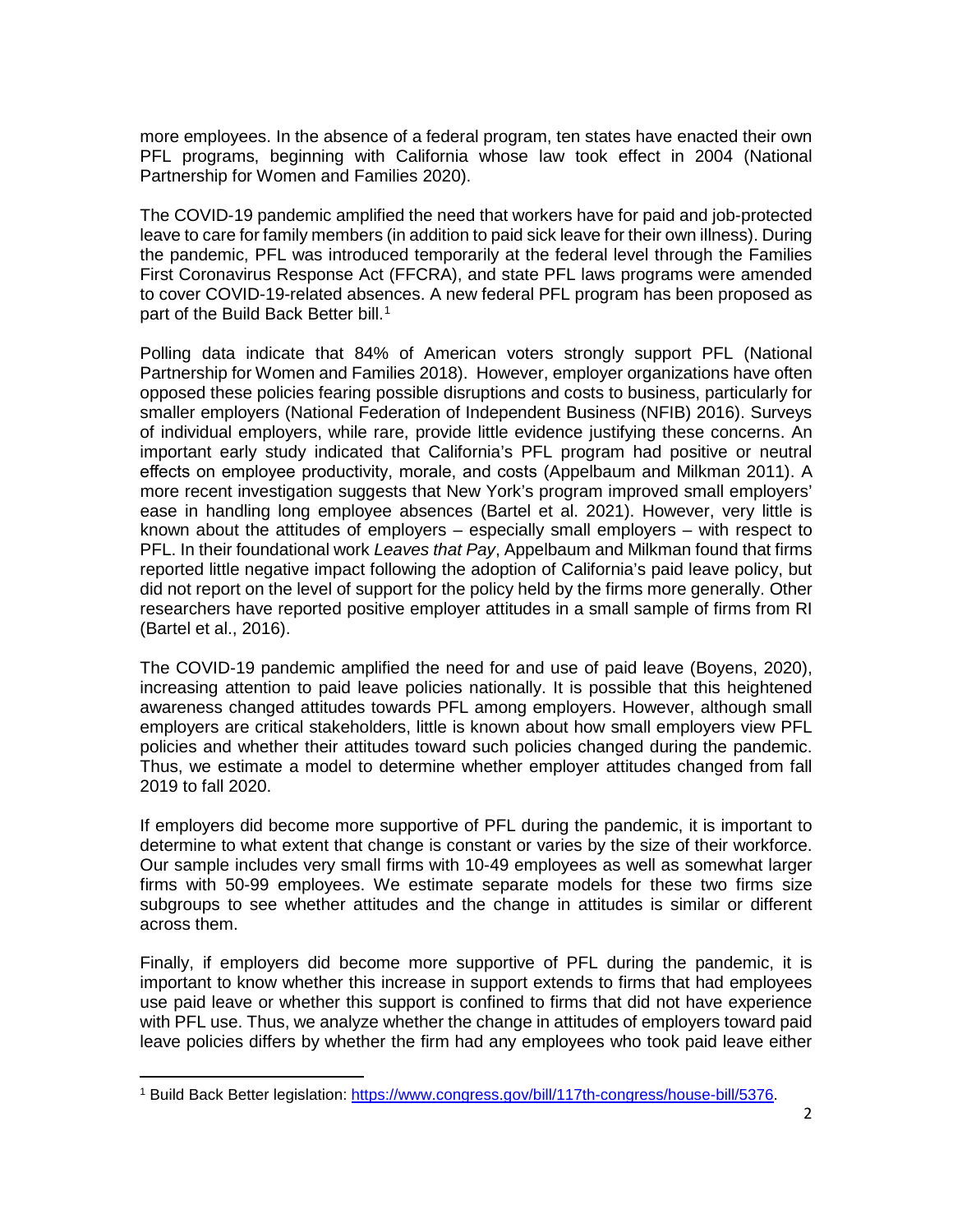through the new federal program established under the Families First Coronavirus Response Act (FFRCA) or through state PFL policies.

This article provides new evidence on how small employers with 10-99 employees in New York and New Jersey view their states' PFL programs, with special attention to changes in attitudes during the COVID-19 pandemic.<sup>[2](#page-4-0)</sup> Both the New York and New Jersey state PFL programs apply to firms regardless of the number of employees, unlike FMLA which is only available to employees working in firms with 50 or more employees. Smaller firms are rarely included in employer surveys, and understanding their views is particularly important since their attitudes toward PFL are thought to be less favorable than those of their larger counterparts (NFIB 2016). We surveyed firms in the fall of 2019 and fall of 2020, just before and during the pandemic. Employer attitudes about PFL may be especially revealing since they summarize employers' overall impressions of the program rather than focusing only on specific aspects (such as employee performance on dimensions related to attendance or commitment to the job).

## **Data and Methods**

l

The analysis in this article uses data from a survey that was originally designed to assess the impact of New York's 2018 Paid Family Leave Act. Drawing from business listings from Survey Sample Inc., we recruited a representative sample of firms with 10 to 99 employees in New York and New Jersey in 2016. In 2017, 2018, and 2019 we re-contacted as many firms as possible and also recruited new firms to maintain the sample's size and representativeness. In 2020 we again re-contacted as many firms as possible but did not recruit any new firms. The sample was drawn and contacted by the Office of Survey Research (OSR) at Michigan State University. Our analysis focuses on whether employers stated that their attitudes towards their state's PFL program were: very or somewhat supportive (denoted as "supportive" below); neutral; or somewhat or very opposed (denoted as "opposed"). In the fall of 2020, we also asked employers whether they had any employees who used federal PFL through the FFCRA and whether they had any employees who used their state PFL program during the last 12 months. The survey was conducted by OSR and approved by the relevant University Institutional Review Board. Data and code used in the study are accessible at:

[https://github.com/MSlopen/NYEmployerStudy\\_Socius2021.](https://github.com/MSlopen/NYEmployerStudy_Socius2021)

The original survey sample was representative of firms in three size categories (10-19, 20-49, and 50-99 employees, respectively) and in 16 sectors based on the North American Industry Classification System (NAICS) code categories. Initial contact was made by mail, with follow-ups via mail, phone, and e-mail. In each firm, the owner or manager completed the survey. The initial response rate (in 2016) was 46%. The survey included a question about the respondent's attitude toward their state's PFL policy on a five-point Likert scale (very supportive=5, somewhat supportive=4, neutral=3, somewhat opposed=2, and very

<span id="page-4-0"></span> $2$  New Jersey's policy offered a weekly benefit rate of 66% of a worker's average weekly wage (AWW) to a maximum benefit of \$650 in 2019 for up to 6 weeks and was expanded in 2020 to offer a weekly benefit rate of 85% of the worker's AWW, up to a maximum of 70% of the statewide AWW for 12 weeks. New York is in the process of phasing in their PFL policy: in 2019 and 2020 workers were entitled to 10 weeks at 55% of the worker's salary up to 55% of the state AWW, increasing to 60% of the worker's salary up to 60% of the state AWW in 2020. Both state policies include job protection consistent with FMLA.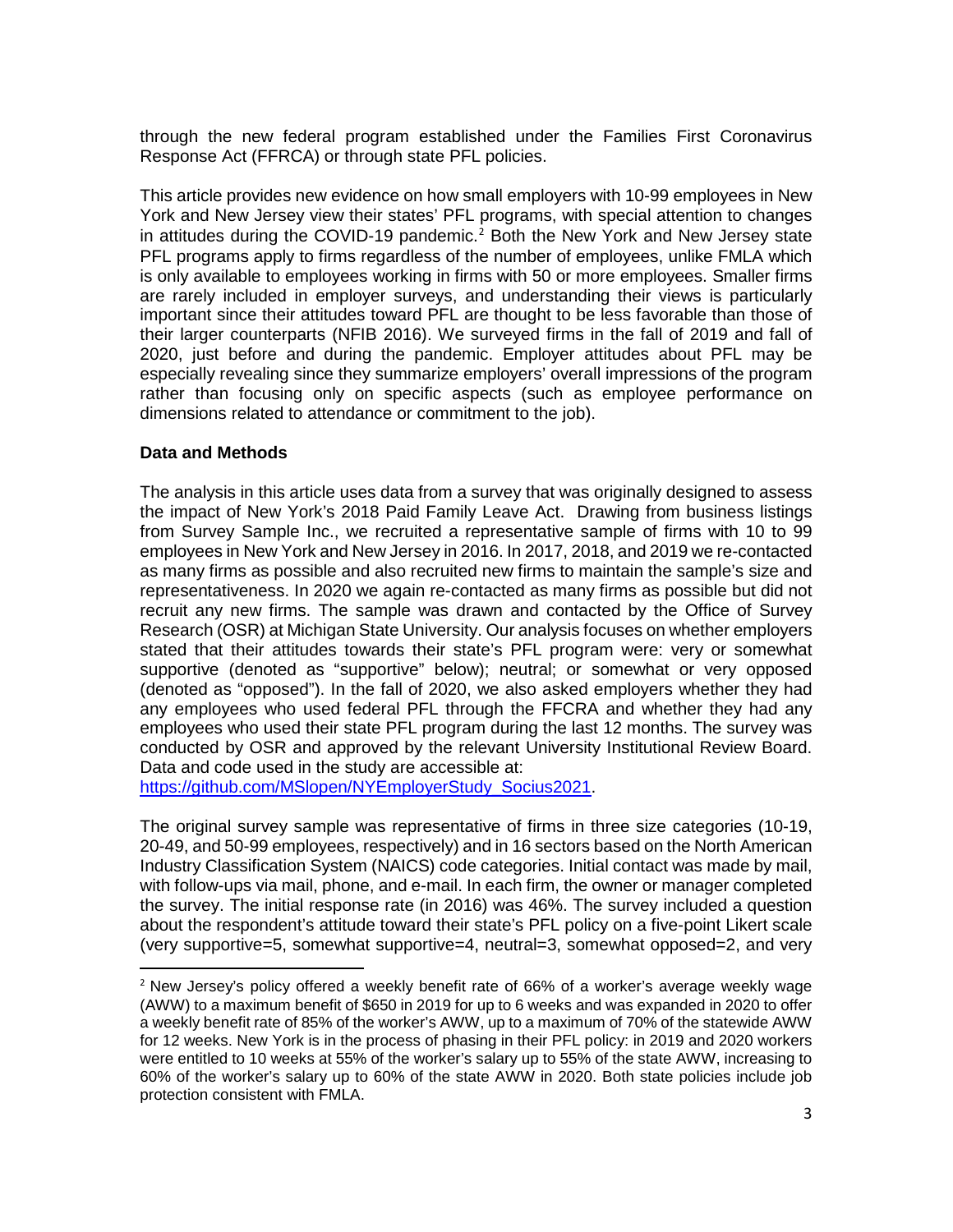opposed=1), as well as questions about employee composition and performance. We collapsed the responses about attitudes into three categories: supportive (including very and somewhat supportive), neutral, and opposed (including very and somewhat opposed).

To understand employers' experiences during the COVID-19 pandemic, in fall 2020, we attempted to recontact all 4711 firms who had participated in prior waves. A total of 1151 firms responded, for a response rate of 24.4%. Among the 1151 firms, 264 firms had closed in the intervening period and 887 firms were operational at the time of response. Of the 887 firms that were operational, 539 responded to the employer attitude and leave use questions in both 2019 and 2020 and were included in the analytic sample for this paper. We have compared our analytic sample (N=539) to our initial representative sample from 2016 (N=2400) and to our 2019 sample (N=2428). Our analytic sample does not differ from the initial representative sample with respect to the distribution by industrial sector except for Other Services and Transportation and Warehousing, while no significant differences by sector are observed when comparing our analytic sample to the 2019 representative sample. However, firms with 50-99 employees are under-represented in the analytic sample while firms with 10-49 employees are over-represented, relative to their proportions in the initial representative sample and in the 2019 sample. See Appendix Table 1 which shows the results of these comparisons.

Our first research question is whether employer attitudes changed from fall 2019 to fall 2020. We address this using Ordinary Least Squares (OLS) regression models with firm fixed effects. Inference was conducted using heteroskedasticity-robust standard errors. The regression model takes the following form:

$$
Attitude_{it} = \beta_0 + \beta_1 2020_t + \gamma_i + X_{it} + \varepsilon_{it} (1)
$$

where  $Attitude_{it}$  is an indicator set to 1 if firm  $i$  is supportive of (or opposed to) their state PFL policy in year *t*; 2020<sub>t</sub> is an indicator set to 1 in 2020 and 0 in 2019;  $\gamma_i$  is the firm fixed effect that controls for all time-invariant characteristics of the firm; and  $X_{it}$  is a vector of time-varying firm characteristics including the number of employees, the share of employees who work part-time, the share of employees who are female, the share of employees who worked at the firm for more than one year, the share of employees who were absent without notice in the past 30 days, and the share of employees who quit in the past year.

Our second research question is whether attitudes and changes in attitudes differed by firm size. This analysis is important given that attitudes may vary by firm size and given the under-representation of firms with 50-99 employees in our analytic sample. Thus, we also estimated model (1) separately in subsamples stratified by two firm size categories to compare changes among firms with 10-49 employees and those among firms with 50- 99 employees. The key coefficient of interest is  $\beta_1$ , which measures the change in firms' attitudes toward PFL during fall 2020 relative to the year before. Figure 1 provides the distribution of firms' attitudes toward their states' PFL program by year. Figure 2 provides the regression coefficients and 95 percent confidence intervals from the adjusted models.

Our third research question is whether the firms' reported use of state PFL policies and the federal FFCRA policy was associated with changes in firms' attitudes toward PFL. Understanding whether having an employee use the policy is associated with increased support or opposition provides a robustness check as to whether changes in attitudes are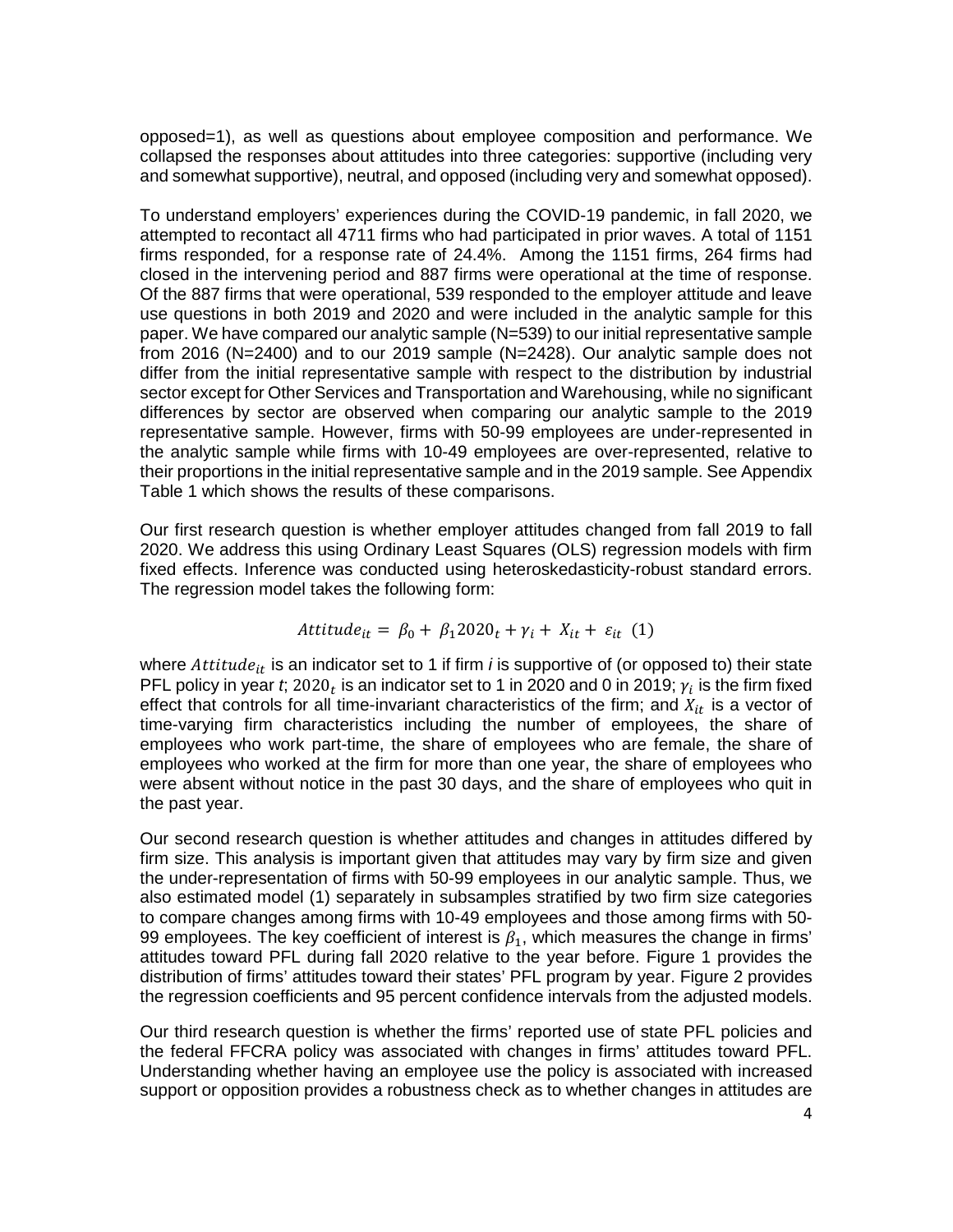seen in firms that actually had experience with PFL. We could not include firm fixed effects in these analyses, since the variables about PFL and FFCRA use are only available for each firm once. We therefore estimated OLS regression models that included controls for the firm's level of support in 2019 (i.e., before the pandemic), state fixed effects, industrial sector fixed effects, and the same firm composition control variables as in regression model (1), measured in 2019. This model takes the form:

Attitude $i^{2020} = \beta_0 + \beta_1 FFCRA_i + \beta_2 StatePol_i + \beta_3 NY_i + \beta_4 Atititude_i^{2019} + \beta_5 Sector_i +$  $X_i + \varepsilon_i$  (2)

where  $Attitude_i^{2020}$  is an indicator set to 1 if firm *i* is supportive of (or opposed to) their state PFL policy in 2020 and 0 otherwise;  $FFCRA_i$  is an indicator set to 1 if a firm had at least one employee who used the federal paid leave policy and 0 otherwise;  $StatePol<sub>i</sub>$  is an indicator set to 1 if a firm had at least one employee who used the state PFL policy and 0 otherwise;  $NY_i$  is an indicator for firms located in New York and 0 for firms located in New Jersey;  $Attitude_i^{2019}$  is an indicator set to 1 if firm *i* is supportive (or opposed to) their state PFL policy in 2019 and 0 otherwise;  $Sector_i$  is a set of 16 indicators for industrial sectors of the firm; and  $X_i$  is the vector of firm characteristics as in model (1), measured in 2019. The key coefficients of interest are  $\beta_1$  and  $\beta_2$ , which measure the association between a firm having an employee use the federal and state PFL policies during 2020 and its support or opposition to the state PFL policy.

We also estimated model (2) using subsamples stratified by two firm size categories to compare changes among firms with 10-49 employees and those with 50-99 employees. Figure 3 provides the coefficients and 95% confidence intervals for the association between the reported use of each policy ( $\beta_1$  and  $\beta_2$ ) and support for PFL in 2020 for all firms, firms with 10-49 employees, and firms with 50-99 employees.

## **Results**

*Employer support increased during the COVID-19 pandemic.* Among employers interviewed in both fall 2019 and fall 2020, the share reporting that they were very or somewhat supportive of PFL rose by 9.1 percentage points, from 61.6% to 70.7% (Figure 1). The corresponding share of firms who were somewhat or very opposed to PFL declined by 9.6 points, from 20.0% to 10.4%. Considering firms by size, in 2019, firms with 50-99 employees had more favorable views of PFL than firms with 10-49 employees: 68.3% of the former were supportive, compared to 58.7% of the latter.

After adjusting for firm fixed effects as well as firm time-varying covariates (such as percent of employees who worked part-time or were female), the increase in support was 9.6 percentage points ( $p < 0.01$ ) and the adjusted reduction in opposition was 8.8% ( $p < 0.01$ ) (Figure 2, Appendix Table 2). A significant  $14.6$  percentage point ( $p=0.02$ ) increase in support and a 13.5 percentage point (p=0.01) reduction in opposition to PFL was observed among firms with 50-99 employers.

However, it would be a mistake to conclude that smaller employers with 10-49 employees are opposed to PFL. To the contrary, in 2019, they were 2.5 times more likely to support than to oppose PFL (58.7% versus 20.9%), and support increased by an unadjusted 10.6 percentage points (Figure 1) and a regression-adjusted 7.5 percentage points (p=0.04)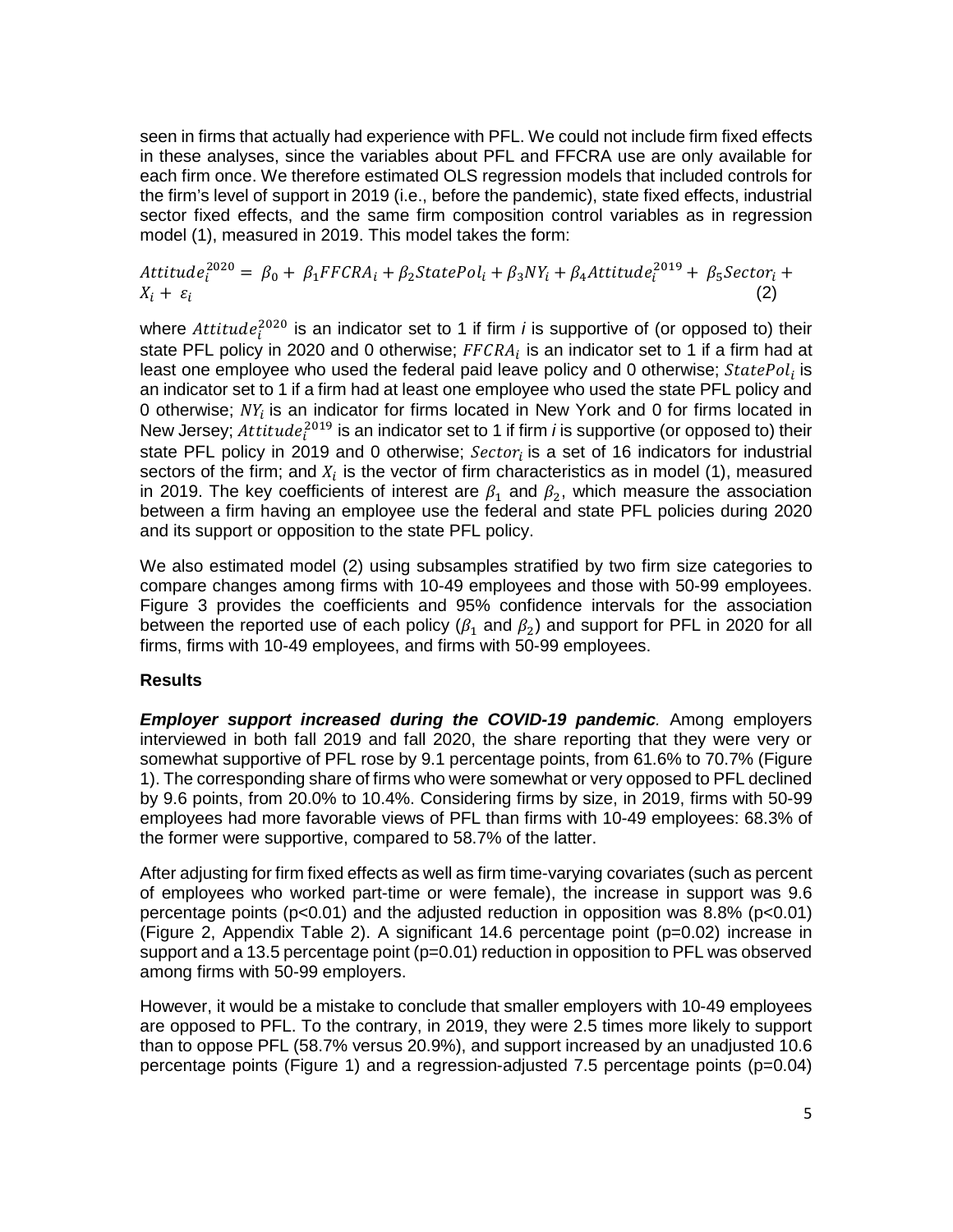from 2019 to 2020, with analogous 10.0 and 8.2 (p<0.01) percentage point decreases in the percentage of small firms opposing PFL (Figure 2, Appendix Table 2).

**Use of PFL during COVID-19 was associated with greater support.** Among employers interviewed in both 2019 and 2020, 21.9% reported in 2020 that they had an employee who used state PFL during the last year and 28.6% reported that they had an employee who used the federal FFCRA. $3$  As shown in Figure 3, reported employee use of state PFL was associated with a rise in employer support for the program: by a regression-adjusted 9.7 percentage points ( $p= 0.03$ ), a 16% increase from the 2019 baseline support level of 61.6%. Use of FFCRA was not significantly associated with changes in support for state PFL. Use of either type of leave reduced the percentage of firms opposing the state PFL policy by smaller amounts with the FFCRA predicted effect again not being statistically significant.

We also estimated models by firm size. Support for state PFL laws rose by a regressionadjusted 14.1 percentage points  $(p=0.01)$  among employers with 10-49 employees and with an employee who had used state PFL, an increase of 24% from the pre-COVID-19 baseline of 58.7%. Conversely, while use of the state program was not associated with changes in favorability ratings among employers with 50-99 employees, worker use of FFCRA leave was associated with a 12.8 percentage point increase  $(p=0.10)$ , corresponding to a 19% growth from the baseline support level of 68.3%. Use of either program decreased the likelihood that employers in both firm size groups opposed state PFL programs, but these reductions were smaller in magnitude and not statistically significant. Coefficients are shown in Appendix Table 3.

## **Discussion**

 $\overline{a}$ 

The COVID-19 pandemic highlighted the potential role of programs providing paid and job-protected leave for employees who need to be absent from work for their own illness or to care for family members. Thus, both paid sick leave and paid family leave are receiving heightened attention on the public policy agenda. Recent analyses have documented the use of paid sick leave during COVID-19 (Andersen et al. 2020; Pichler, Wen, and Ziebarth 2020) but we know less about PFL and the pandemic (Boyens 2020).

Drawing on data collected immediately prior to and during the COVID-19 pandemic, we provide new evidence on employer attitudes towards state PFL programs. Attitudes provide useful information because they summarize employers' overall experiences with the programs, which may be imperfectly or incompletely revealed by responses to questions focused on specific aspects of the programs or hard-to-measure factors such as productivity.

Our analysis focuses on firms with 10-99 employees, since opponents of PFL often argue that small employers are most adversely affected by PFL. Drawing on a survey conducted in fall 2019 and fall 2020 in New York and New Jersey, we find that employer support for PFL, which was already high in 2019, increased significantly during COVID-19. Moreover, reported use of the state PFL program during the prior year was associated with greater

<span id="page-7-0"></span><sup>3</sup> 56.8% of employers reported they did not have any workers use FFCRA and 14.7% did not provide information on FFCRA use. Similarly, 56.8% of firms reported no use of state leave programs and 21.7% did not respond to the state PFL use questions.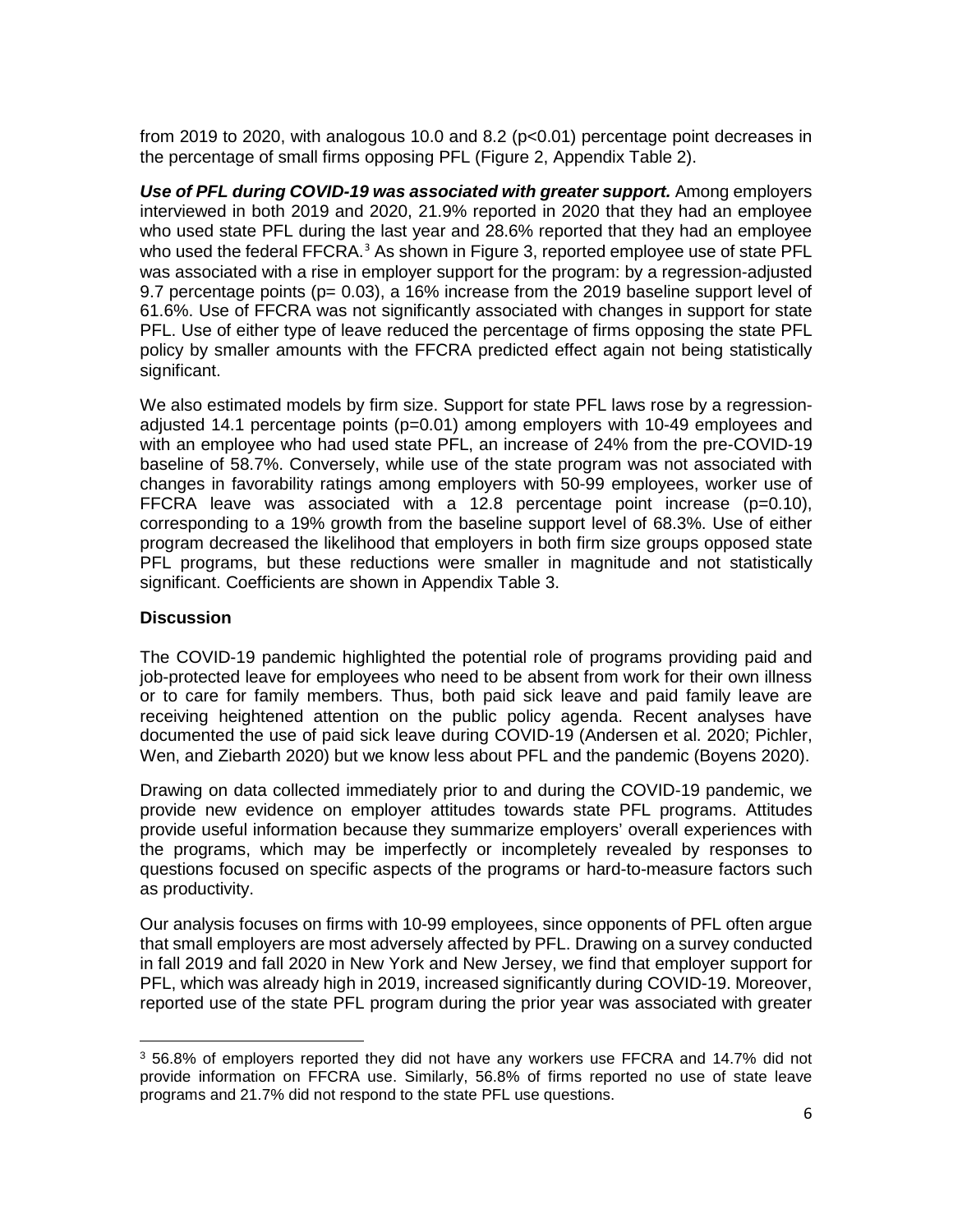support for PFL, holding constant the employer's level of support before COVID-19. This suggests that as employers gain familiarity with the programs their support tends to increase and opposition decreases.

Our findings that small employers largely support PFL policies and that such support increased during the pandemic make an important contribution to the literature. However, there are a number of limitations that should be noted and addressed in future research. The sample of firms included in this analysis is relatively small and, while our analytic sample maintains representation of the industrial mix within each state, smaller firms with 10-49 employees are over-represented, perhaps because managers of the firms with 50- 99 employees were more likely to be working remotely and thus more difficult to reach. The over-representation of firms with 10-49 employees, who are somewhat less supportive of PFL and experience somewhat less of an increase in that support from 2019 to 2020, means that our estimates for the overall sample understate both the level and increase in support among firms with 10-99 employees. We have addressed this by providing separate results by firm size but future studies should endeavor to include larger and more representative samples. In addition, there are limits to the types of firm-level characteristics that were available to include in this analysis. Finally, as data is selfreported by the firm's owner or manager, there could be reporting errors by respondents.

In spite of these limitations, our results have implications for the current policy debate. First, contrary to some commonly-cited rhetoric, small employers in states with PFL programs are actually quite supportive of PFL, suggesting that concerns about negative impacts on such firms should not be an impediment to enacting PFL programs. Second, support among these firms increased during COVID-19, while opposition decreased, indicating that the post-COVID-19 period could be an opportune moment for considering further related legislation, such as the federal Build Back Better bill. In addition, this finding of increased support highlights the role of PFL as a form of social insurance, which become particularly desirable during periods of social or economic distress. Third, employers who experienced having workers use PFL during the pandemic became more supportive of the programs, suggesting that their experiences were positive.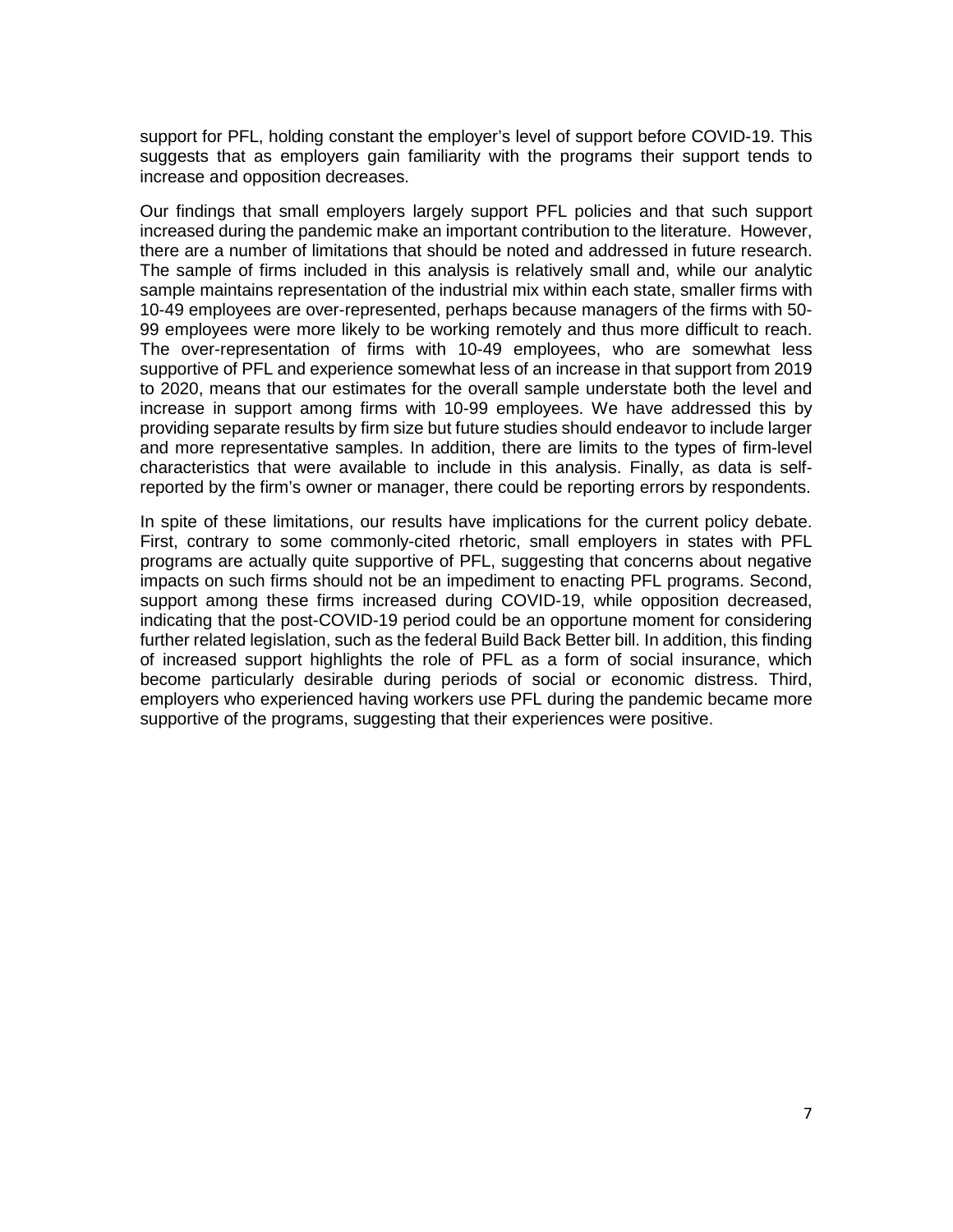### **References**

- Andersen, Martin, Johanna Catherine Maclean, Michael Pesko, and Kosali Simon. 2020. *Effect of a Federal Paid Sick Leave Mandate on Working and Staying at Home: Evidence from Cellular Device Data*. w27138. Cambridge, MA: National Bureau of Economic Research. doi: 10.3386/w27138.
- Appelbaum, Eileen, and Ruth Milkman. 2011. *Leaves That Pay: Employer and Worker Experiences with Paid Family Leave in California*. Center for Economic and Policy Research.
- Bartel, Ann P., Maya Rossin-Slater, Christopher J. Ruhm, Meredith Slopen, and Jane Waldfogel. 2021. *The Impact of Paid Family Leave on Employers: Evidence from New York*. *Working Paper*. 28672. National Bureau of Economic Research. doi: 10.3386/w28672.
- Bartel, Ann, Maya Rossin-Slater, Christopher Ruhm, and Jane Waldfogel. 2016. *Assessing Rhode Island's Temporary Caregiver Insurance Act: Insights from a Survey of Employers*. US Department of Labor, Chief Evaluation Office.
- Boyens, Chantel. 2020. "State Paid Family and Medical Leave Programs Helped a Surge of Workers Affected by the COVID-19 Pandemic." *Urban Institute*. Retrieved July 22, 2020 (https://www.urban.org/research/publication/state-paidfamily-and-medical-leave-programs-helped-surge-workers-affected-covid-19 pandemic).
- National Federation of Independent Business (NFIB). 2016. "The Unintended Consequences of Paid Family Leave." *NFIB*. Retrieved June 22, 2021 (https://www.nfib.com/content/analysis/economy/the-unintended-consequencesof-paid-family-leave-74925/).
- National Partnership for Women and Families. 2018. *Voters' Views on Paid Family and Medical Leave: Findings from a National Survey*.
- National Partnership for Women and Families. 2020. "Paid Sick Days State and District Statutes." Retrieved May 6, 2020 (https://www.nationalpartnership.org/ourwork/resources/economic-justice/paid-sick-days/paid-sick-days-statutes.pdf).
- Pichler, Stefan, Katherine Wen, and Nicolas R. Ziebarth. 2020. "COVID-19 Emergency Sick Leave Has Helped Flatten The Curve In The United States." *Health Affairs* 10.1377/hlthaff.2020.00863. doi: 10.1377/hlthaff.2020.00863.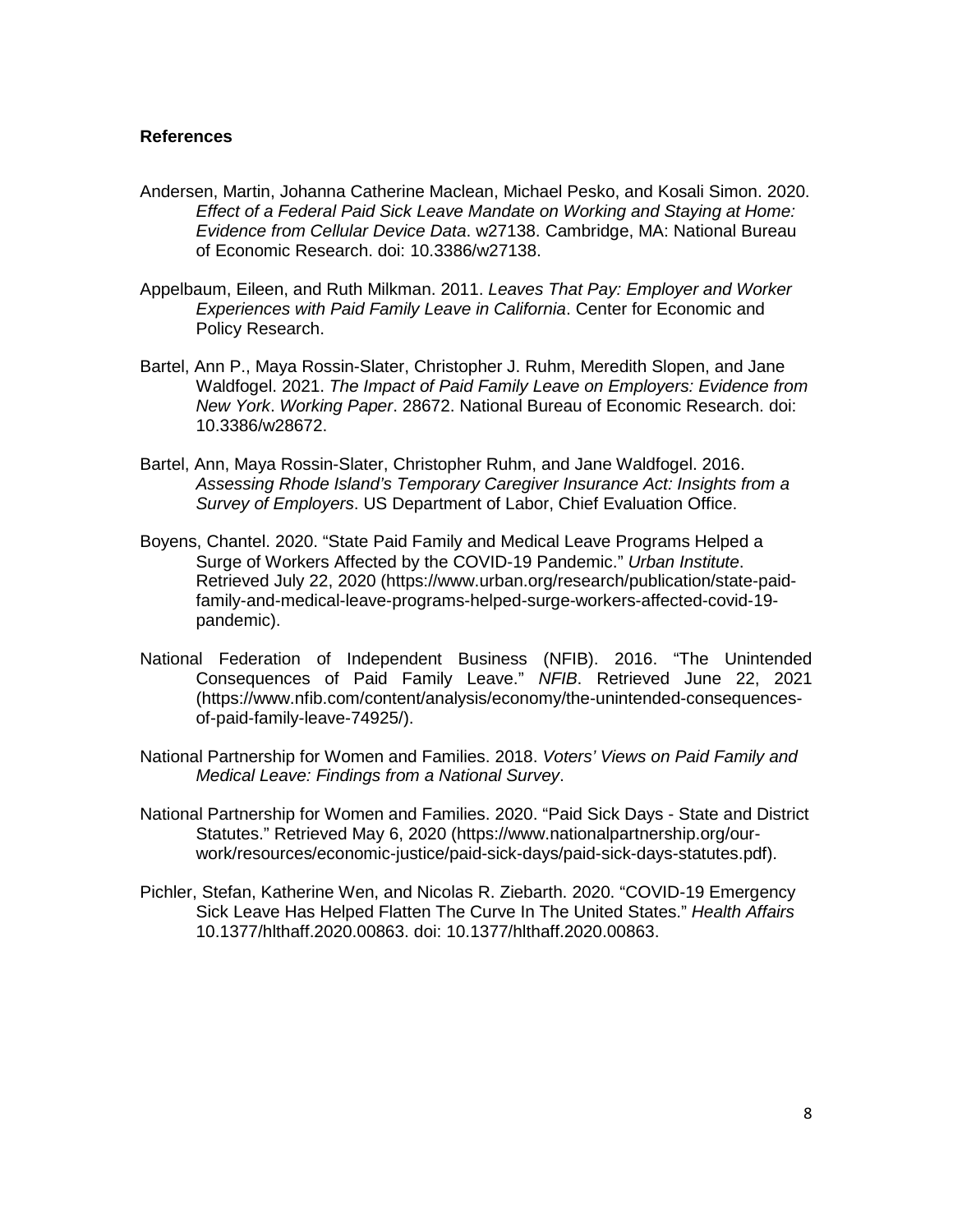#### **Figures**



### **Figure 1. Within-Firm Changes in Support for and Opposition to State Paid Family Leave between 2019 and 2020 in New York and New Jersey**

Notes: Columns represent the percent of firms who report that they are supportive, neutral or opposed to PFL policies in 2019 and 2020. N=539 firms.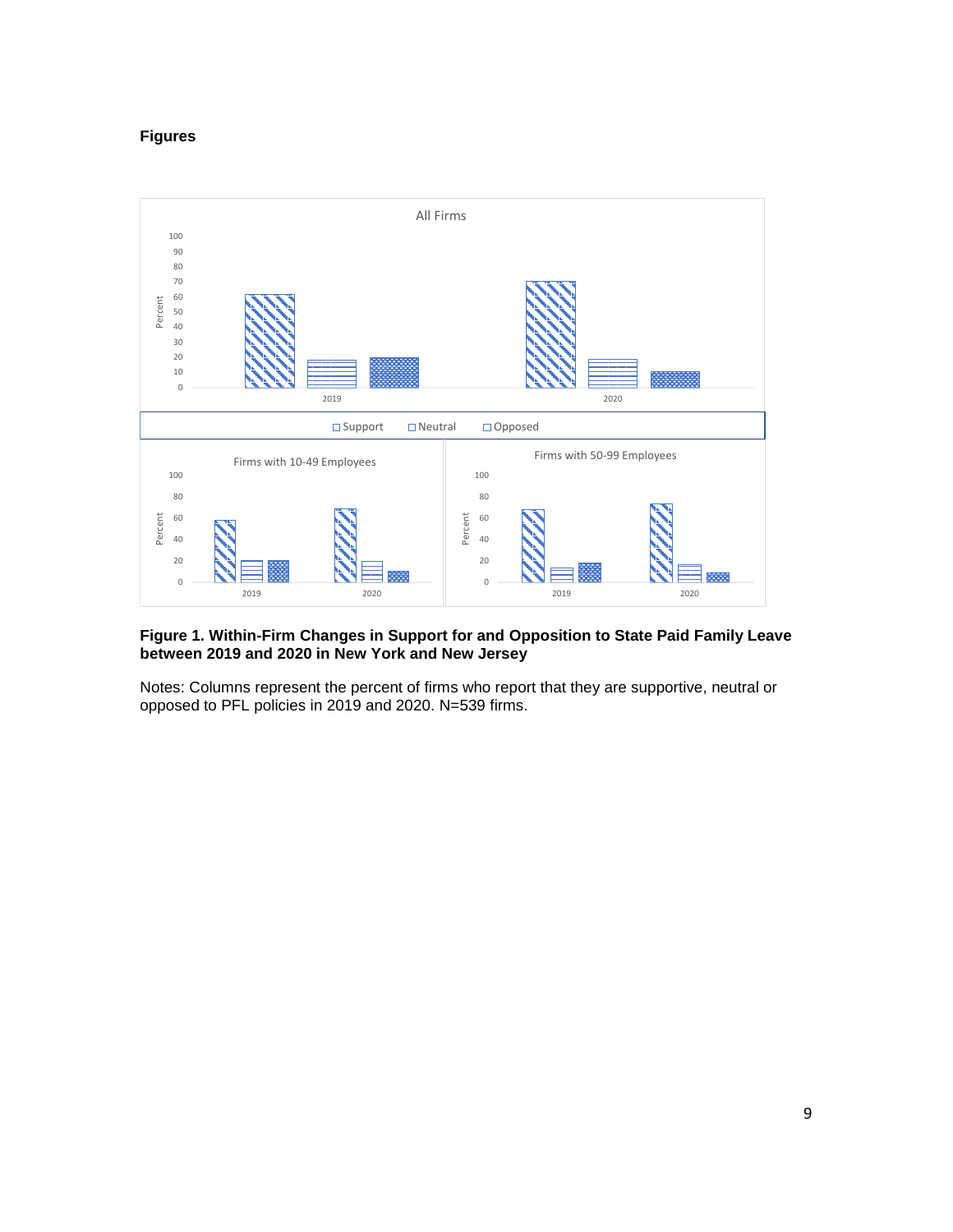

### Figure 2: **Within-Firm Changes in Support for and Opposition to State Paid Family Leave between 2019 and 2020 in New York and New Jersey**

Notes: The figure reports the regression coefficients and associated 95% confidence intervals from regression models that analyze within-firm changes in support for the state PFL policy between 2019 and 2020. Markers represent coefficient point estimates; lines provide the 95% confidence intervals. Regression coefficients and 95% confidence intervals are derived from linear regression models controlling for firm fixed-effects, firm composition, and industrial sector (Equation 2). The blue diamond denotes the coefficient from the model estimated on the sample of all firms; the red square denotes the coefficient from the model estimated on the sample of firms with 10 to 49 employees; the green circle denotes the coefficient from the model estimated on the sample of firms with 50 to 99 employees. N=539 firms.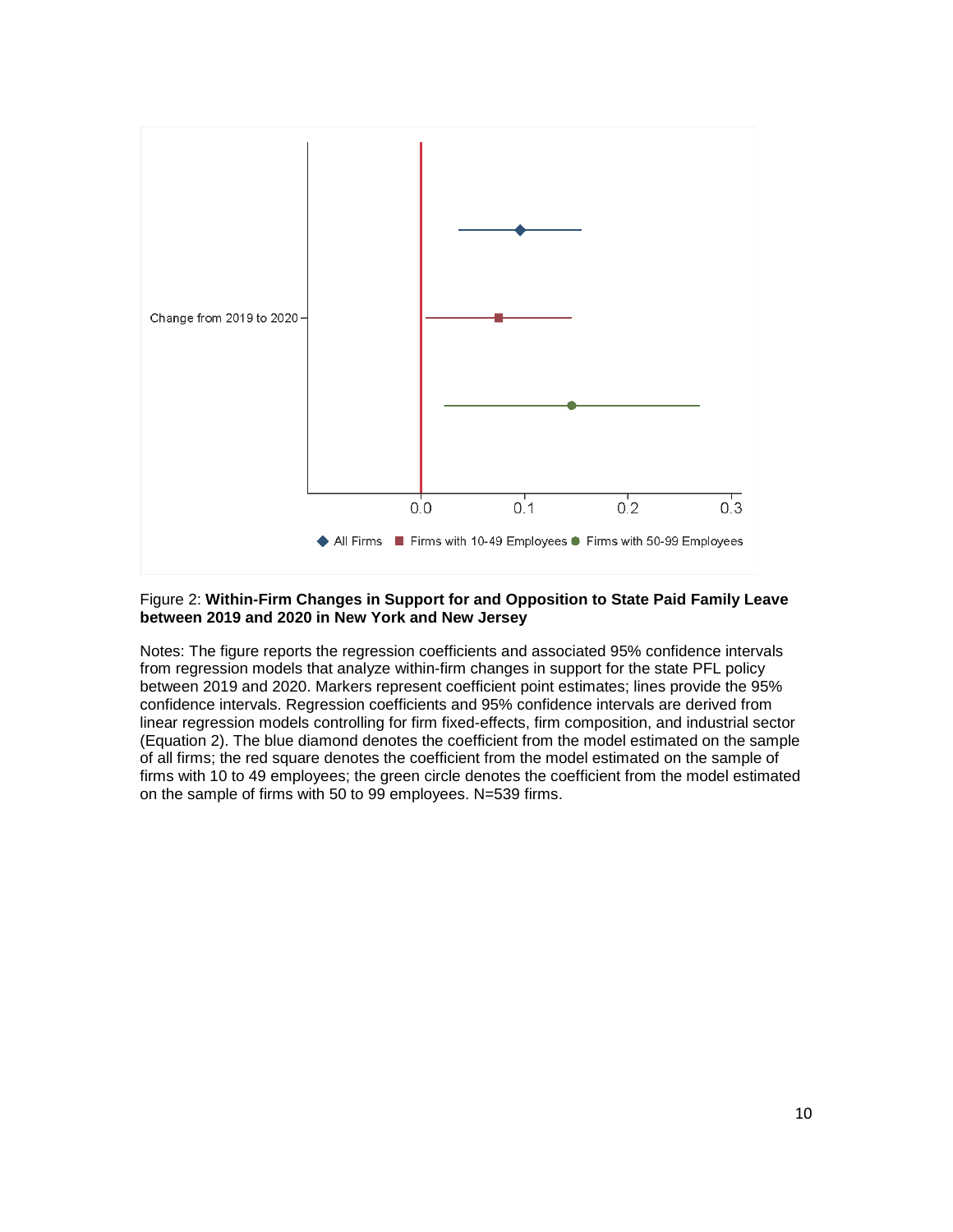

## **Figure 3. Association between the Use of Leave Policies and Change in Support for State PFL**

Notes: The figure reports the regression coefficients and associated 95% confidence intervals from regression models that analyze the association between firms' use of federal and state leave policies and the change in their support for the state PFL policy between 2019 and 2020. Markers represent coefficient point estimates; lines provide the 95% confidence intervals. Regression coefficients and 95% confidence intervals are derived from linear regression models controlling for the firms support level in 2019, firm composition, and industrial sector (Equation 2). The blue diamond denotes the coefficient from the model estimated on the sample of all firms; the red square denotes the coefficient from the model estimated on the sample of firms with 10 to 49 employees; the green circle denotes the coefficient from the model estimated on the sample of firms with 50 to 99 employees. N=539 firms.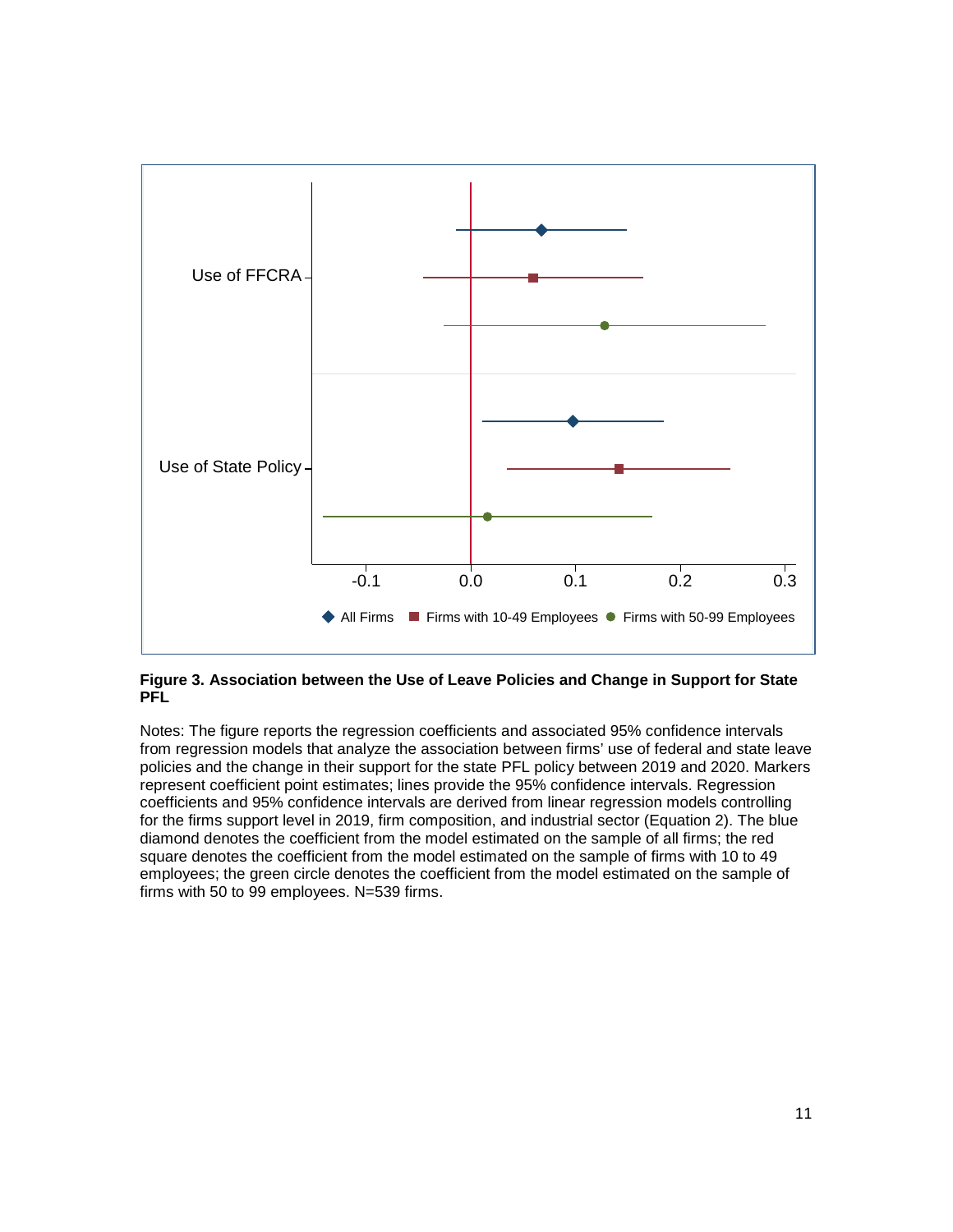## **Appendix**

### **Appendix Table 1. Comparison of Analytic Sample to 2016 and 2019 Representative Samples**

|                                                         | Analytic<br>Sample | 2016<br>Sample | <b>Significantly</b><br><b>Different</b><br>than<br>Analytic<br>Sample | 2019<br><b>Sample</b> | Significantly<br><b>Different</b><br>than<br><b>Analytic</b><br><b>Sample</b> |
|---------------------------------------------------------|--------------------|----------------|------------------------------------------------------------------------|-----------------------|-------------------------------------------------------------------------------|
| <b>Firm Size</b>                                        |                    |                |                                                                        |                       |                                                                               |
| 10-49                                                   | 70.1               | 57.0           | Ref                                                                    | 52.2                  | ref                                                                           |
| >50                                                     | 29.9               | 43.0           | ***                                                                    | 47.8                  | ***                                                                           |
| <b>Sector</b>                                           |                    |                |                                                                        |                       |                                                                               |
| <b>Accommodation and Food Services</b>                  | 9.7                | 11.7           | Ref                                                                    | 9.0                   | ref                                                                           |
| Administrative Support and Waste                        |                    |                |                                                                        |                       |                                                                               |
| Management                                              | 4.5                | 4.0            |                                                                        | 4.9                   |                                                                               |
| Arts, Entertainment and Recreation                      | 2.2                | 2.5            |                                                                        | 2.4                   |                                                                               |
| Construction                                            | 7.2                | 8.9            |                                                                        | 8.1                   |                                                                               |
| Finance and Insurance                                   | 3.3                | 4.4            |                                                                        | 4.8                   |                                                                               |
| <b>Health Care and Social Assistance</b>                | 14.1               | 13.0           | $\ast$                                                                 | 12.0                  |                                                                               |
| Information                                             | 2.8                | 4.5            |                                                                        | 3.9                   |                                                                               |
| Management of Companies and Enterprises                 | 0.0                | 0.4            |                                                                        | 0.0                   |                                                                               |
| Manufacturing                                           | 13.7               | 13.6           |                                                                        | 13.0                  |                                                                               |
| Mining, Quarrying and Oil and Gas<br>Extraction         | 0.0                | 0.2            |                                                                        | 0.2                   |                                                                               |
| <b>Other Services (Except Public</b><br>Administration) | 10.2               | 6.5            | ***                                                                    | 8.2                   |                                                                               |
| Professional, Scientific and Technical                  | 15.6               | 13.9           | $\ast$                                                                 | 15.2                  |                                                                               |
| Real Estate and Rental and Leasing                      | 1.5                | 1.9            |                                                                        | 2.1                   |                                                                               |
| <b>Retail Trade</b>                                     | 5.6                | 5.2            |                                                                        | 6.5                   |                                                                               |
| <b>Transportation and Warehousing</b>                   | 2.8                | 1.6            | ***                                                                    | 2.2                   |                                                                               |
| <b>Wholesale Trade</b>                                  | 6.9                | 7.8            |                                                                        | 7.5                   |                                                                               |
| N                                                       | 539                | 2954           |                                                                        | 2428                  |                                                                               |

**Notes:** \*p<0.1, \*\*p<0.05, \*\*\*p<0.01.